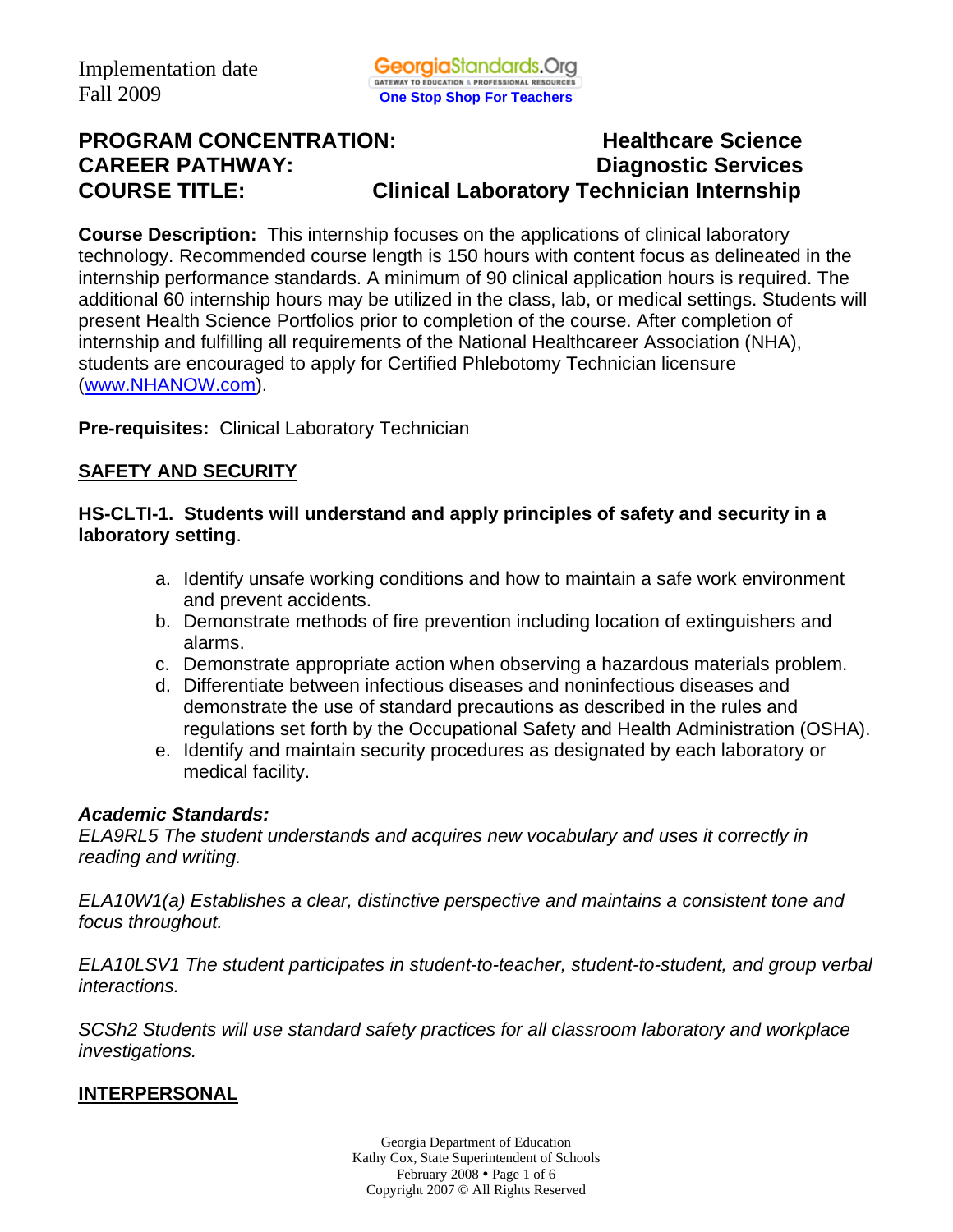## **HS-CLTI-2. Students will apply principles of communication and customer service in all clinical laboratory settings.**

- a. Demonstrate the ability to communicate effectively with clients and staff members while demonstrating respect for cultural, social, and ethnic diversity in all professional environments.
- b. Maintain patient confidentiality in all forms of communication in accordance with HIPAA (Health Insurance Portability and Accountability Act).

## *Academic Standard:*

*ELA10LSV1 The student participates in student-to-teacher, student-to-student, and group verbal interactions.* 

## **INFORMATION PROCESSING**

## **HS-CLTI-3. Students will interpret and process pertinent medical and non-medical information.**

- a. Demonstrate basic math skills including, but not limited to: interpreting and recording data on graphs, charts, and tables; demonstrating conversions between Roman and Arabic numerals; demonstrating conversions between U.S. Standard time (Greenwich Mean Time) and Military time (24 hour clock); and applying conversion constants between metric and conventional systems and within each system.
- b. Demonstrate methods used to determine pertinent criteria including problem and resource identification in a given situation.
- c. Demonstrate problem-solving techniques.
- d. Demonstrate prioritization and decision-making skills including identification of medical conditions or situations which would take priority over others.

## *Academic Standards:*

*ELA9RL5 The student understands and acquires new vocabulary and uses it correctly in reading and writing.* 

*MM2P1 Students will solve problems (using appropriate technology).* 

*MM2P4 Students will make connections among mathematical ideas and to other disciplines.* 

*SCSh2 Students will identify and investigate problems scientifically.* 

#### . **OCCUPATION SPECIFIC**

**HS-CLTI - 4. Students will acquire and apply skills in a clinical laboratory setting for a minimum of 40 hours.** 

> Georgia Department of Education Kathy Cox, State Superintendent of Schools February  $2008 \cdot \text{Page 2 of 6}$ Copyright 2007 © All Rights Reserved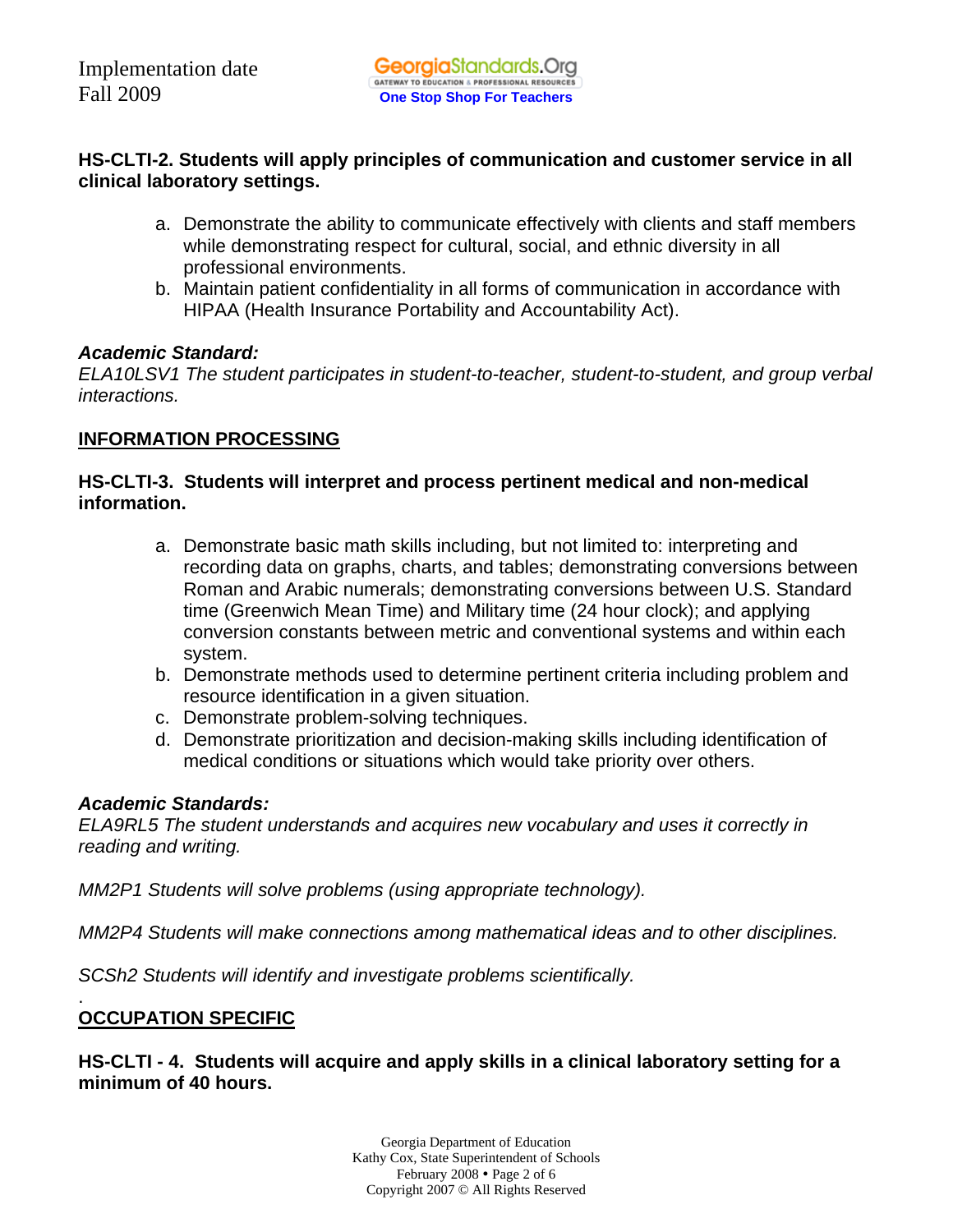- a. Demonstrate an understanding of professional ethics and legal responsibilities.
- b. Understand and demonstrate standard operating policies and procedures in a clinical lab setting.
- c. Dress professionally for all clinical lab environments and maintain appropriate hygiene.
- d. Understand and apply infection control guidelines including techniques for maintaining isolation.
- e. Understand and utilize terminology related to clinical lab technology.
- f. Demonstrate understanding of advanced clinical skills in Phlebotomy, Hematology, Clinical Chemistry, Urinalysis, Microbiology, Serology/Immunology, and Immunohematology.
- g. Present Health Science Portfolio (Exit Requirement).

#### *Academic Standards:*

*.* 

*ELA9RL5 The student understands and acquires new vocabulary and uses it correctly in reading and writing.* 

*SCSh3 Students will identify and investigate problems scientifically.* 

*SCHSh4 Students use tools and instruments for observing, measuring and manipulating scientific equipment and materials.* 

*SCSh5 Students will demonstrate the computation and estimation skills necessary for analyzing data and developing reasonable scientific explanations.* 

*SAP1 Students will analyze anatomical structures in relationship to their physiological functions* 

*SAP2 Students will analyze the interdependence of the integumentary, skeletal and muscular systems as these relate to the protection, support and movement of the human body.* 

*SAP4 Students will analyze the physical, chemical and biological properties of process systems as they relate to transportation, absorption and excretion including the cardiovascular, respiratory, digestive, excretory systems* 

*MM4P3 Students will communicate mathematically.* 

*MM4P4 Students will make connections among mathematical ideas and to other disciplines.* 

*MM4P5 Students will represent mathematics in multiple ways.* 

*SSCG6 The student will demonstrate knowledge of civil liberties and civil rights.* 

## **Reading Across the Curriculum**

## **Reading Standard Comment**

Georgia Department of Education Kathy Cox, State Superintendent of Schools February  $2008 \cdot \text{Page 3 of 6}$ Copyright 2007 © All Rights Reserved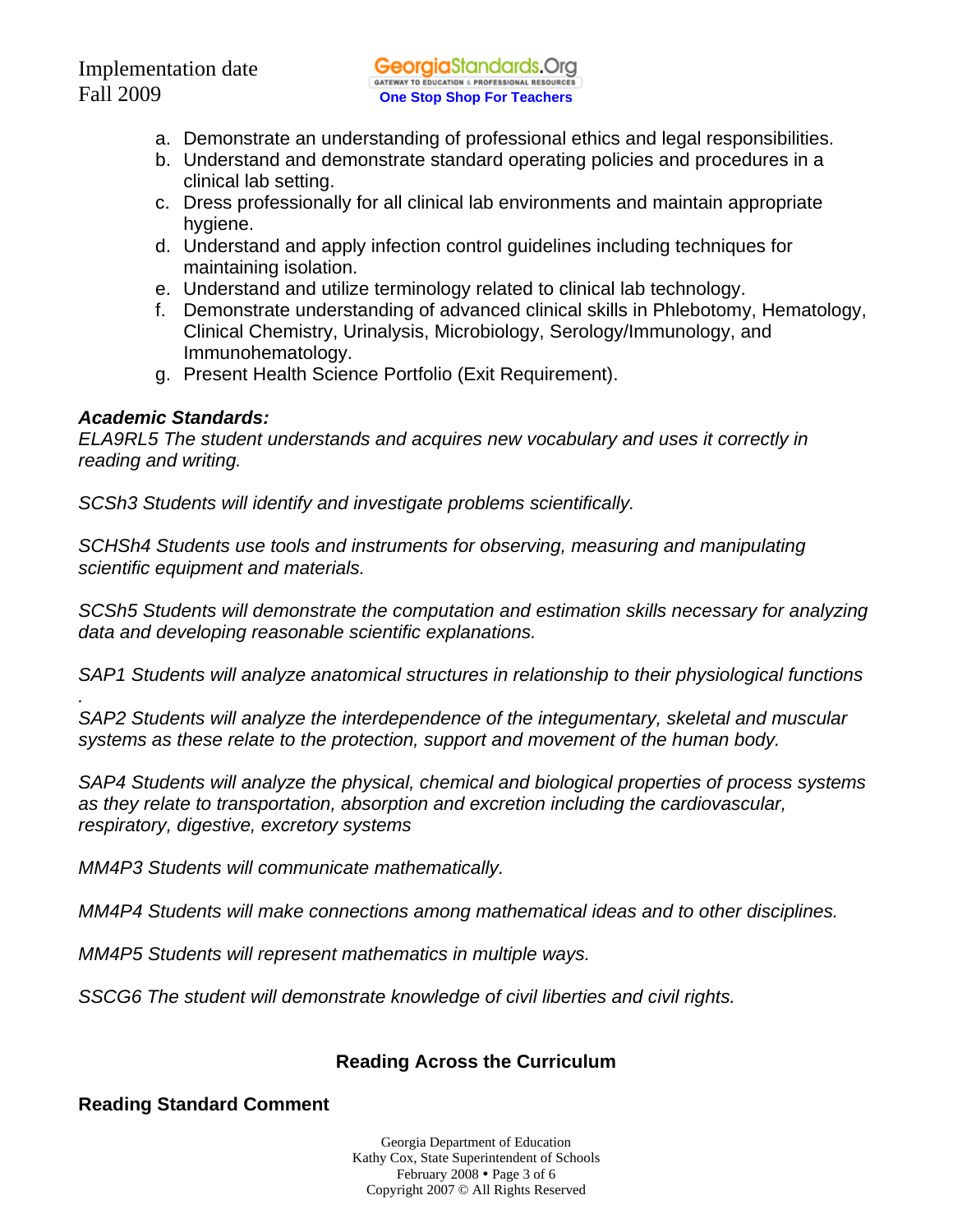Implementation date

After the elementary years, students engage in reading for learning. This process sweeps across all disciplinary domains, extending even to the area of personal learning. Students encounter a variety of informational as well as fictional texts, and they experience text in all genres and modes of discourse. In the study of various disciplines of learning (language arts, mathematics, science, social studies), students must learn through reading the communities of discourse of each of those disciplines. Each subject has its own specific vocabulary, and for students to excel in all subjects, they must learn the specific vocabulary of those subject areas in *context*.

Beginning with the middle grades years, students begin to self-select reading materials based on personal interests established through classroom learning. Students become curious about science, mathematics, history, and literature as they form contexts for those subjects related to their personal and classroom experiences. As students explore academic areas through reading, they develop favorite subjects and become confident in their verbal discourse about those subjects.

Reading across curriculum content develops both academic and personal interests in students. As students read, they develop both content and contextual vocabulary. They also build good habits for reading, researching, and learning. The Reading Across the Curriculum standard focuses on the academic and personal skills students acquire as they read in all areas of learning.

## *CTAE-RC-1 Students will enhance reading in all curriculum areas by:*  **Reading in All Curriculum Areas**

-Read a minimum of 25 grade-level appropriate books per year from a variety of subject disciplines and participate in discussions related to curricular learning in all areas. -Read both informational and fictional texts in a variety of genres and modes of discourse.

-Read technical texts related to various subject areas.

## **Discussing Books**

-Discuss messages and themes from books in all subject areas.

-Respond to a variety of texts in multiple modes of discourse.

-Relate messages and themes from one subject area to messages and themes in another area.

-Evaluate the merit of texts in every subject discipline.

-Examine author's purpose in writing.

-Recognize the features of disciplinary texts.

## **Building Vocabulary Knowledge**

-Demonstrate an understanding of contextual vocabulary in various subjects.

-Use content vocabulary in writing and speaking.

-Explore understanding of new words found in subject area texts.

## **Establishing Context**

-Explore life experiences related to subject area content.

-Discuss in both writing and speaking how certain words are subject area related.

-Determine strategies for finding content and contextual meaning for unknown words.

Georgia Department of Education Kathy Cox, State Superintendent of Schools February  $2008 \cdot \text{Page } 4 \text{ of } 6$ Copyright 2007 © All Rights Reserved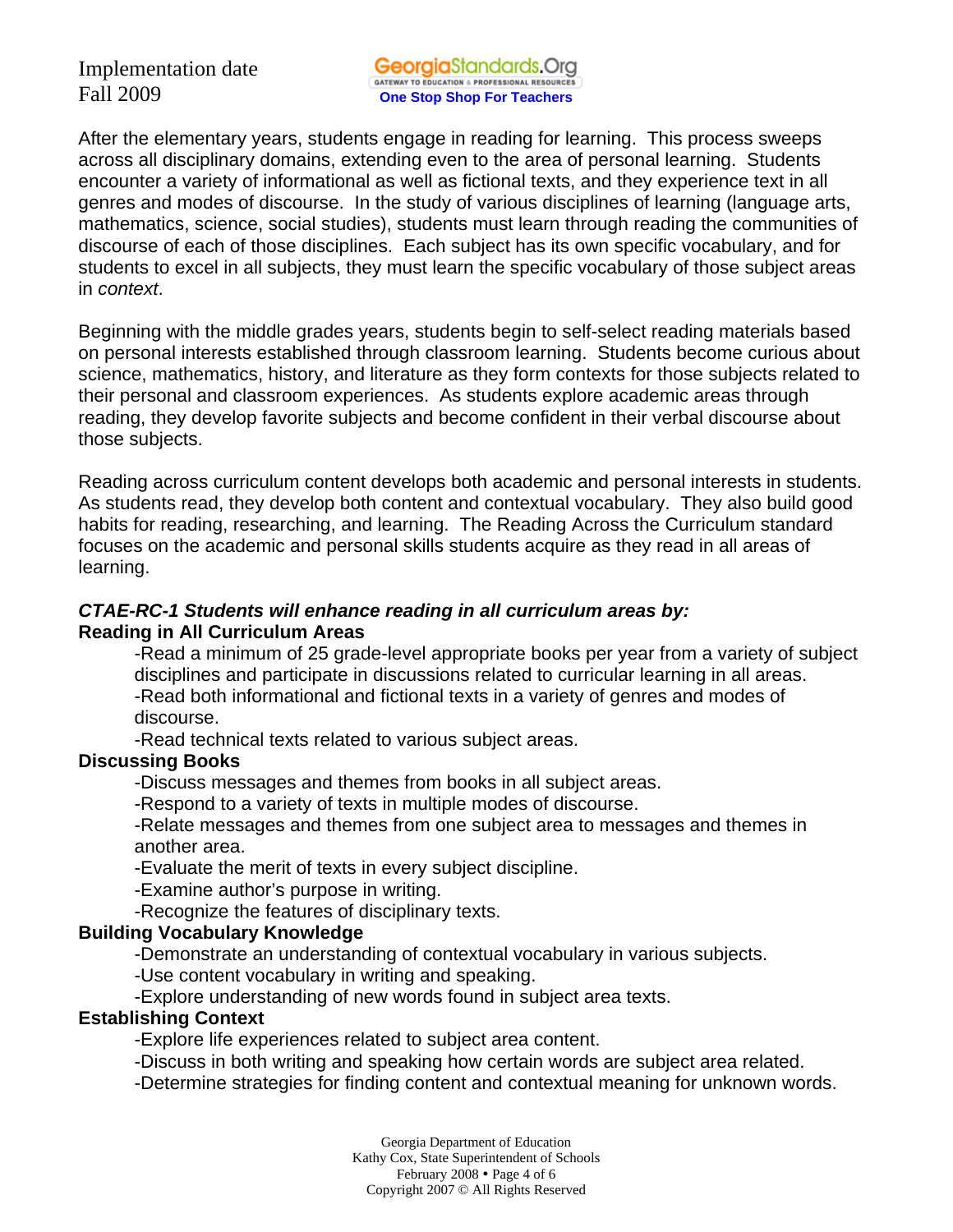## **CTAE Foundation Skills**

The Foundation Skills for Career, Technical and Agricultural Education (CTAE) are critical competencies that students pursuing any career pathway should exhibit to be successful. As core standards for all career pathways in all program concentrations, these skills link career, technical and agricultural education to the state's academic performance standards.

The CTAE Foundation Skills are aligned to the foundation of the U. S. Department of Education's 16 Career Clusters. Endorsed by the National Career Technical Education Foundation (NCTEF) and the National Association of State Directors of Career Technical Education Consortium (NASDCTEc), the foundation skills were developed from an analysis of all pathways in the sixteen occupational areas. These standards were identified and validated by a national advisory group of employers, secondary and postsecondary educators, labor associations, and other stakeholders. The Knowledge and Skills provide learners a broad foundation for managing lifelong learning and career transitions in a rapidly changing economy.

**CTAE-FS-1 Technical Skills:** Learners achieve technical content skills necessary to pursue the full range of careers for all pathways in the program concentration.

**CTAE-FS-2 Academic Foundations:** Learners achieve state academic standards at or above grade level.

**CTAE-FS-3 Communications:** Learners use various communication skills in expressing and interpreting information.

**CTAE-FS-4 Problem Solving and Critical Thinking:** Learners define and solve problems, and use problem-solving and improvement methods and tools.

**CTAE-FS-5 Information Technology Applications:** Learners use multiple information technology devices to access, organize, process, transmit, and communicate information.

**CTAE-FS-6 Systems:** Learners understand a variety of organizational structures and functions.

**CTAE-FS-7 Safety, Health and Environment:** Learners employ safety, health and environmental management systems in corporations and comprehend their importance to organizational performance and regulatory compliance.

**CTAE-FS-8 Leadership and Teamwork:** Learners apply leadership and teamwork skills in collaborating with others to accomplish organizational goals and objectives.

**CTAE-FS-9 Ethics and Legal Responsibilities:** Learners commit to work ethics, behavior, and legal responsibilities in the workplace.

> Georgia Department of Education Kathy Cox, State Superintendent of Schools February  $2008 \cdot \text{Page 5 of 6}$ Copyright 2007 © All Rights Reserved